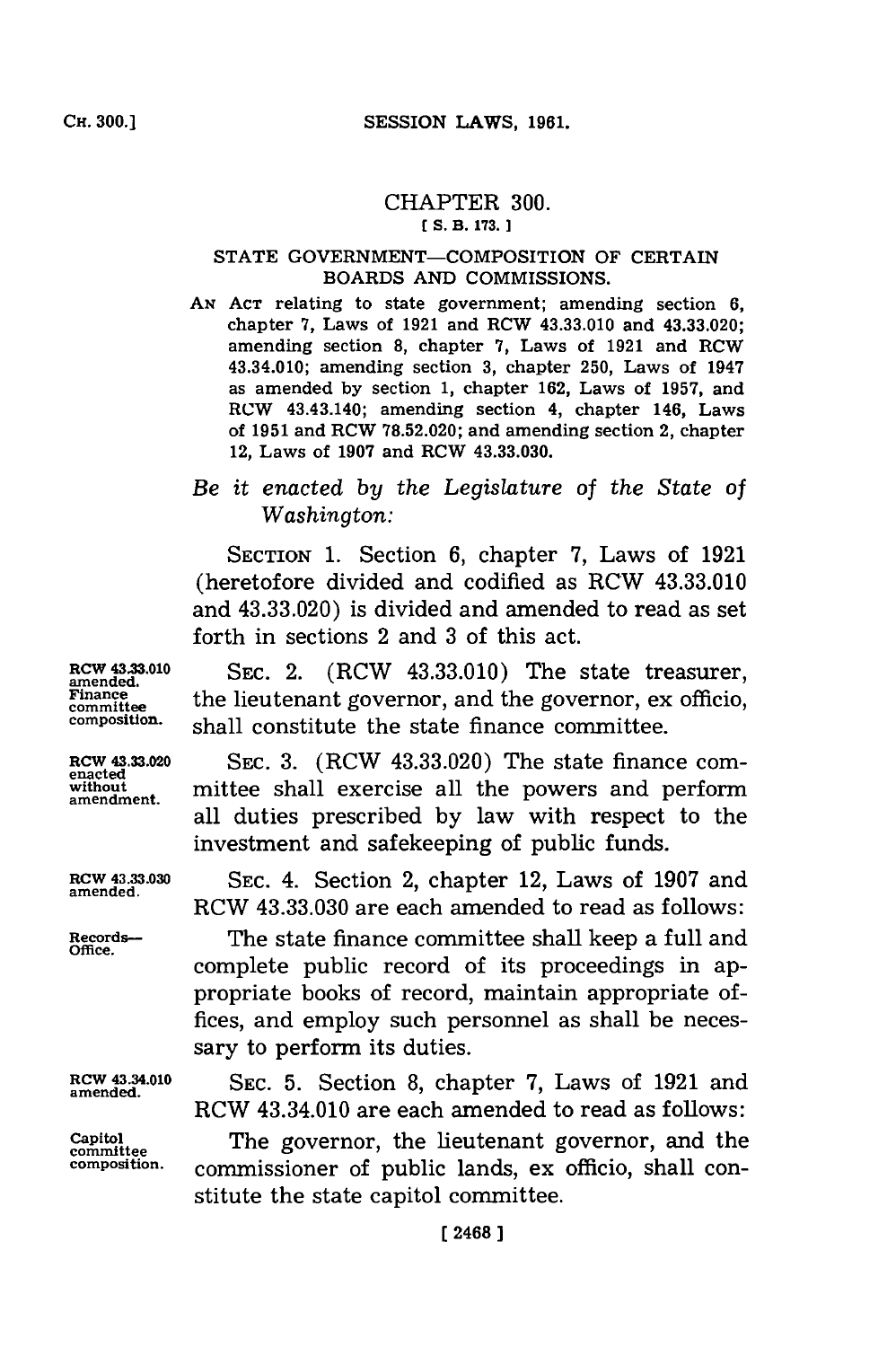[CIL **300.**

SEC. 6. Section 3, chapter 250, Laws of 1947 as  $\frac{RCW43.43.140}{amended}$ . amended **by** section **1,** chapter **162,** Laws of **1957,** and RCW 43.43.140 are each amended to read as **f ollows:**

The general administration and management of **Patrol retire- ment system**the retirement fund and the making effective of the **Management** provisions hereof are hereby vested in the retire- **board.** ment board which shall have the authority to make all necessary rules and regulations, not inconsistent with the provisions hereof to carry into effect the provisions of this chapter.

The board shall consist of seven members as follows: Chief of the Washington state patrol, insurance commissioner, lieutenant governor and four members known as employee members, who shall be elected **by** ballot **by** members of the retirement fund in a manner to be approved **by** the retirement board. Two of said employee members shall be from and represent eastern Washington and two of said employee members shall be from and represent western Washington.

The chief of the Washington state patrol shall act at all times as chairman of the retirement board. **A** majority of the members of the board shall constitute a quorum for the transaction of business and any action taken shall be approved **by** five or more of its members. The board shall hold such meetings as are necessary to transact its business and in any event shall meet not less than once each year and sufficient notice shall [be] given the members thereof.

The election of employee members of the board shall be conducted **by** and under the supervision of the chief of the Washington state patrol. The chief of the Washington state patrol shall designate election dates and shall define election procedures: *Provided,* That the first election shall be held within thirty days after May **15, 1958.** At the first election, each person eligible to participate in the retirement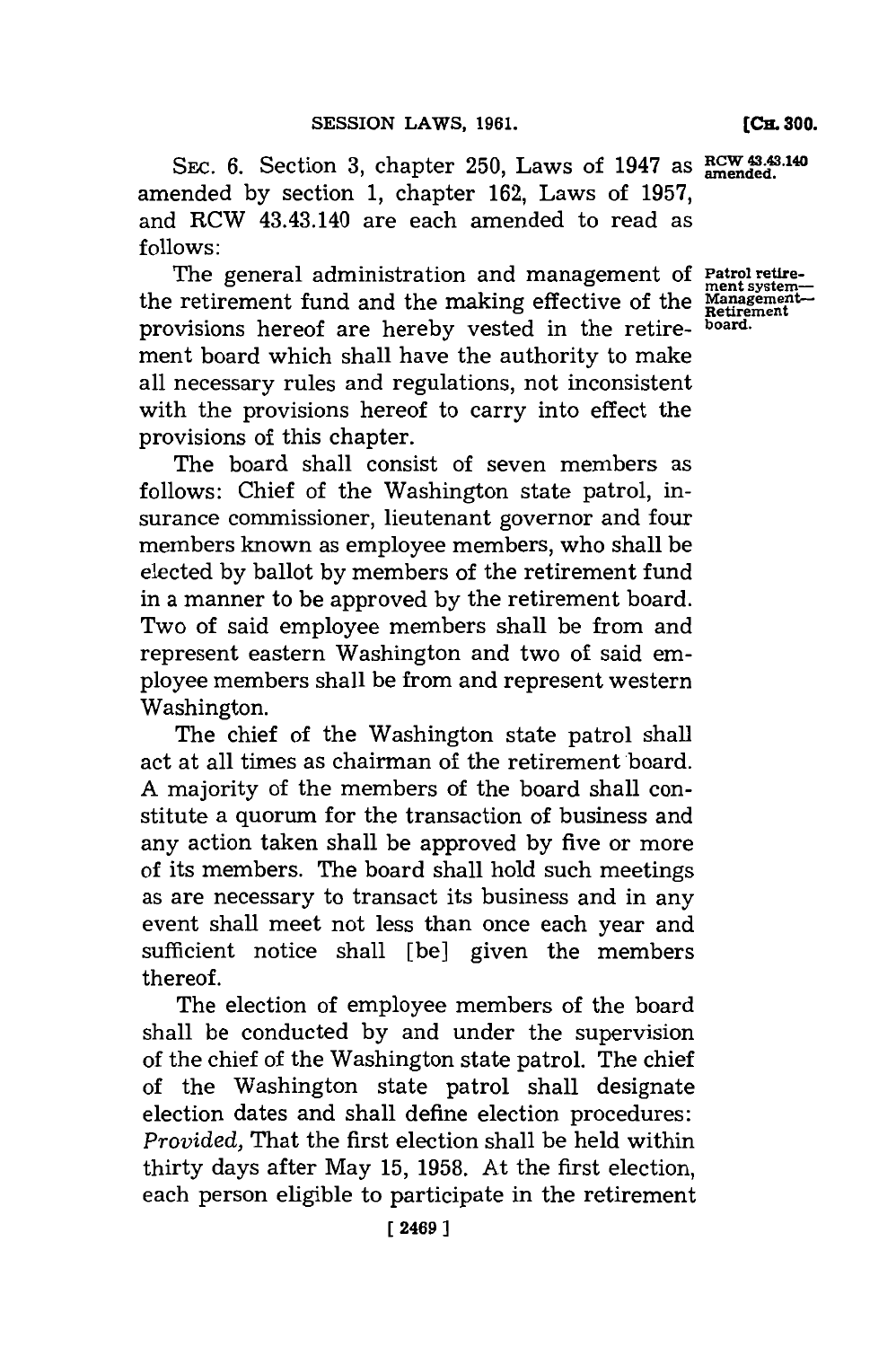fund shall have the right to vote for two qualified employee members, each person to vote only upon those members from his geographical division of the state. At the first election, the employee member receiving the greatest number of votes shall be deemed elected for a four year term; the employee member receiving the second greatest number of votes shall be deemed elected for a three year term; the employee member receiving the third greatest number of votes shall be deemed elected for a two year term; and the employee member receiving the fourth greatest number of votes shall be deemed elected for a one year term. Terms of office of the first members shall commence July **1, 1958.** Upon expiration of the term of each of the employee members, each succeeding member shall be elected **by** general election and shall hold office for a term of four years. After the first election, those persons eligible to participate in the retirement fund and who are from the same geographical division as that of the employee member whose term of office has expired or whose office has become vacant shall have the right to vote for one qualified employee member to **fill** that office. Any vacancy occurring in the term of any qualified employee member of the retirement board shall be filled **by** a general election. The qualified employee member elected shall **fill** the unexpired term.

**RCW 78.52.020 SEC. 7.** Section 4, chapter 146, Laws of **1951** and **amended.** RCW **78.52.020** are each amended to read as follows:

**Conservation** There is hereby created and established an oil **created,** and gas conservation committee, which shall consist of the governor, the land commissioner, and the lieutenant governor together with the director of conservation and development and the state treasurer. The governor shall be the chairman of this committee, and the commissioner of public lands shall be its executive secretary. The members of